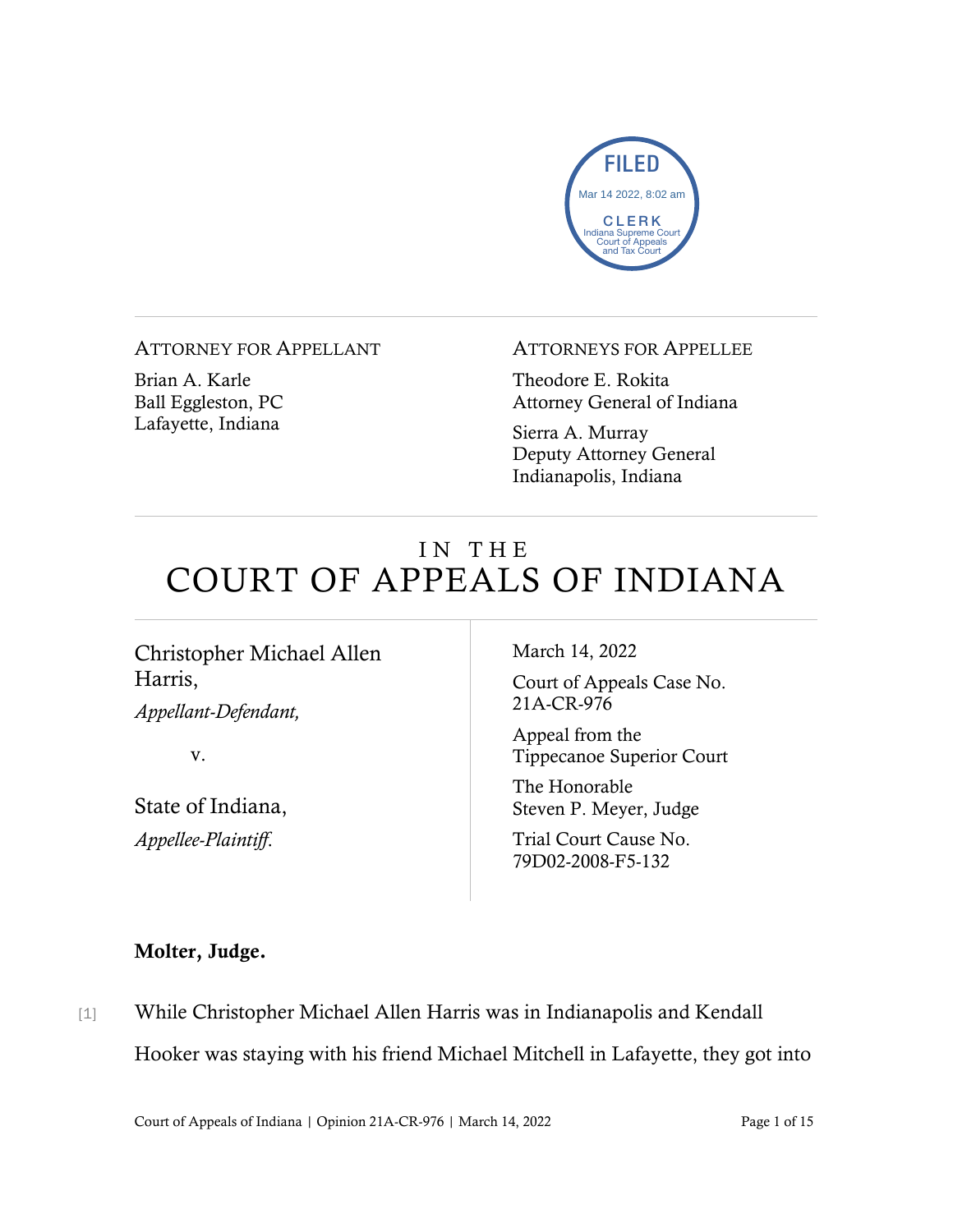an early morning argument in a group text which escalated to Harris threatening to shoot Hooker, Hooker's grandmother, and everyone in Mitchell's apartment. At least an hour later, Harris arrived outside Mitchell's apartment, threatened to shoot him, and pointed a firearm at him. After a jury trial, Harris was convicted of Level 5 felony intimidation with a deadly weapon against Hooker, Level 5 felony intimidation with a deadly weapon against Mitchell, Level 6 felony pointing a firearm at Mitchell, Class A misdemeanor carrying a handgun without a license, and Class B misdemeanor possession of marijuana.

[2] Harris appeals his convictions arguing that the State presented insufficient evidence to support his conviction for Level 5 felony intimidation with a deadly weapon against Hooker because he claims that Hooker never saw Harris or Harris's weapon at the time of the intimidation. Harris also asserts that his convictions for Level 5 felony intimidation with a deadly weapon against Mitchell and Level 6 felony pointing a firearm violated double jeopardy because the act of pointing a firearm was used to satisfy the "use of a deadly weapon" element for the intimidation conviction. We conclude that the State presented sufficient evidence to support Harris's intimidation with a deadly weapon conviction but that his convictions for both pointing a firearm at Mitchell and intimidation with a deadly weapon against Mitchell violated double jeopardy. We therefore affirm in part and reverse in part.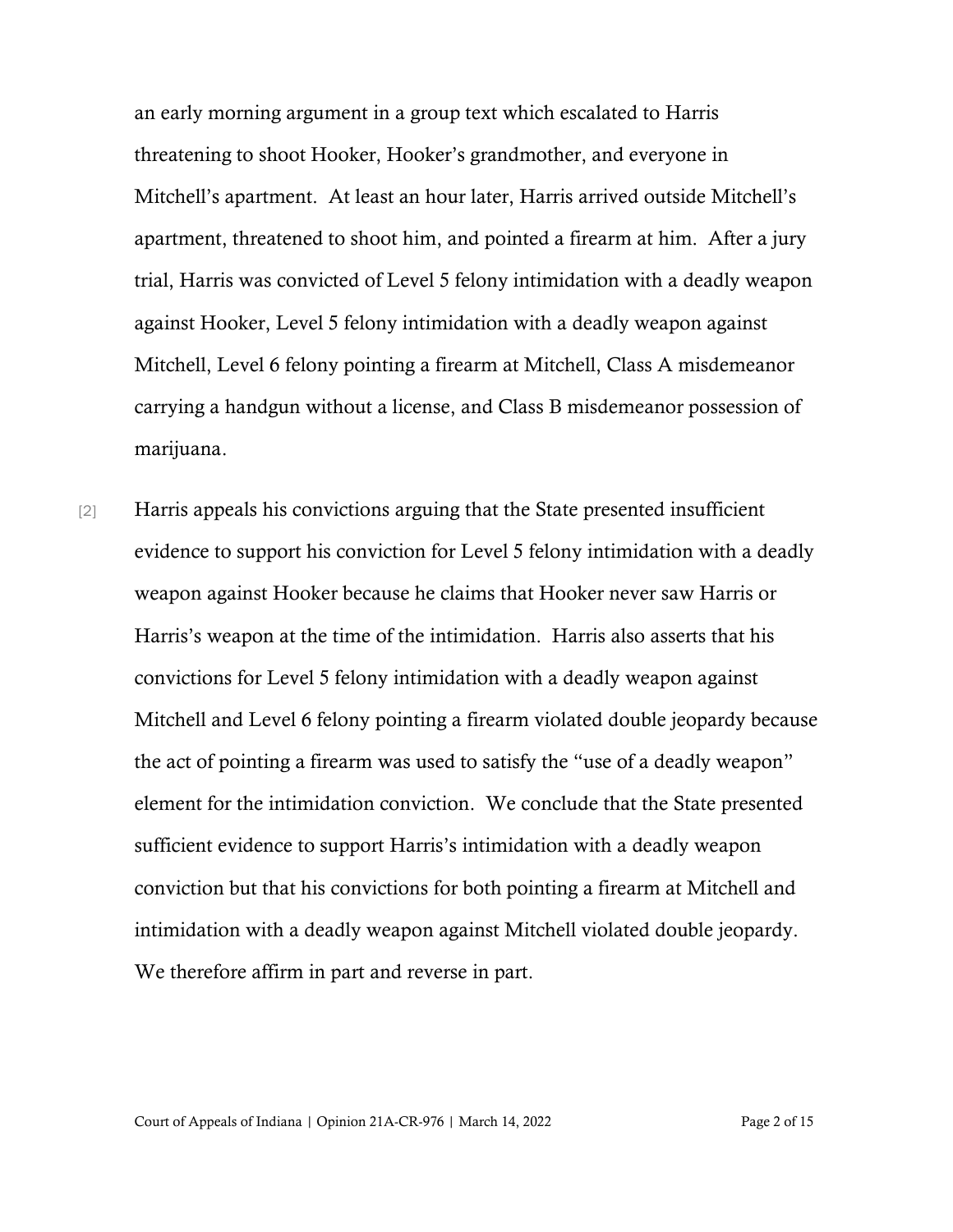#### Facts and Procedural History

- [3] In the early morning hours of August 7, 2020, Mitchell and Hooker were visiting in Mitchell's apartment in Lafayette. Mitchell's fiancée and six children were also there. Hooker was involved in a group text chat with his long-time friend Harris and others, which led to an argument with Harris. Harris threatened "to come and shoot [Hooker] and shoot up everybody in [Mitchell's] house." Tr. Vol. 2 at 86. At first, neither Mitchell nor Hooker took the threats seriously because Harris was a friend, and he was in Indianapolis rather than Lafayette.
- [4] But later that night, Harris drove from Indianapolis to Lafayette and showed up outside Mitchell's apartment. Harris was "angry" and told Hooker, "I'm in Lafayette, come outside." *Id*. at 65. Hooker knew Harris wanted to fight, so he did not go outside initially. Instead, he sent Mitchell to talk to Harris. Although Mitchell was not as close to Harris as Hooker was, Mitchell and Harris were familiar with one another.
- [5] Mitchell saw Harris standing in the parking lot "directly out front of the door of [Mitchell's] building" with a gun in his hand. *Id*. at 82, 88. Mitchell told Harris to "go home" because "it wasn't worth him being there." *Id*. at 83. Harris responded by asking "Where's [Hooker] at?" *Id*. When Mitchell asked why, Harris "took his gun and pointed [it] at [Mitchell]," saying "I should blow out your bitch ass, too." *Id*. at 83–85. Mitchell understood that to mean Harris would shoot him. *Id*. at 83. Mitchell became scared when Harris pointed the

Court of Appeals of Indiana | Opinion 21A-CR-976 | March 14, 2022 Page 3 of 15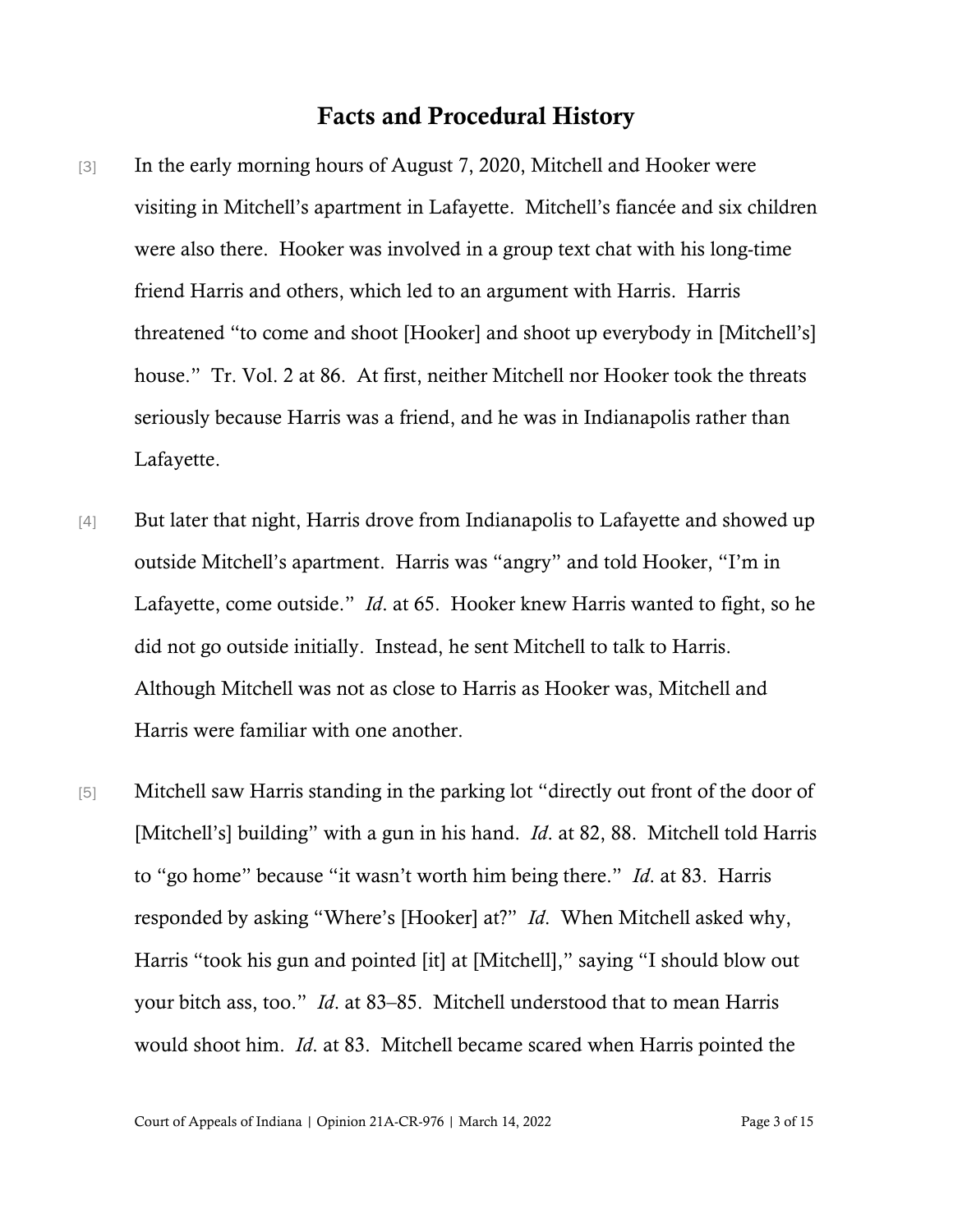gun at him and believed that Harris was going to do something with the gun. *Id*. at 84, 88–89. When Harris looked away for a "split second," Mitchell took the opportunity to "r[u]n upstairs" back into his apartment and to lock the door. *Id*. at 84. He told Hooker not to go outside.

- [6] When Mitchell got back inside the apartment, Hooker had already called the police and was speaking to them on the phone. *Id*. He called the police because Harris threatened to "kill [Hooker] or [Hooker's] grandma." *Id*. at 67– 68. He was also "worried about the safety of the kids." *Id*. at 87. While speaking with the dispatch operator, Hooker stated that he was calling because Harris was threatening him and had said he was going to "shoot some shit up." State's Ex. 2 at 00:33–00:42.
- [7] During the 911 call, Hooker hung up, and when the dispatch operator was able to call him back, Hooker told her that he had gone outside and that Harris had showed him his "pistol" and "pulled it out on us." *Id*. at 2:04, 2:34–:50. Hooker called the police because he did not "want to have to kill [Harris]," and preferred that Harris be "in jail than for him to die." Tr. Vol. 2 at 68, 75. Hooker had a pistol and thought he might have to use it "to protect [him]self" after speaking with Mitchell because he thought his life was threatened "[a]t that time." *Id*. at 70–72. The dispatch operator instructed Hooker and Mitchell to stay inside the apartment, and they complied.
- [8] The police arrived and detained Harris outside the apartment complex. Harris consented to a search of his vehicle, and the police discovered a small bag of

Court of Appeals of Indiana | Opinion 21A-CR-976 | March 14, 2022 Page 4 of 15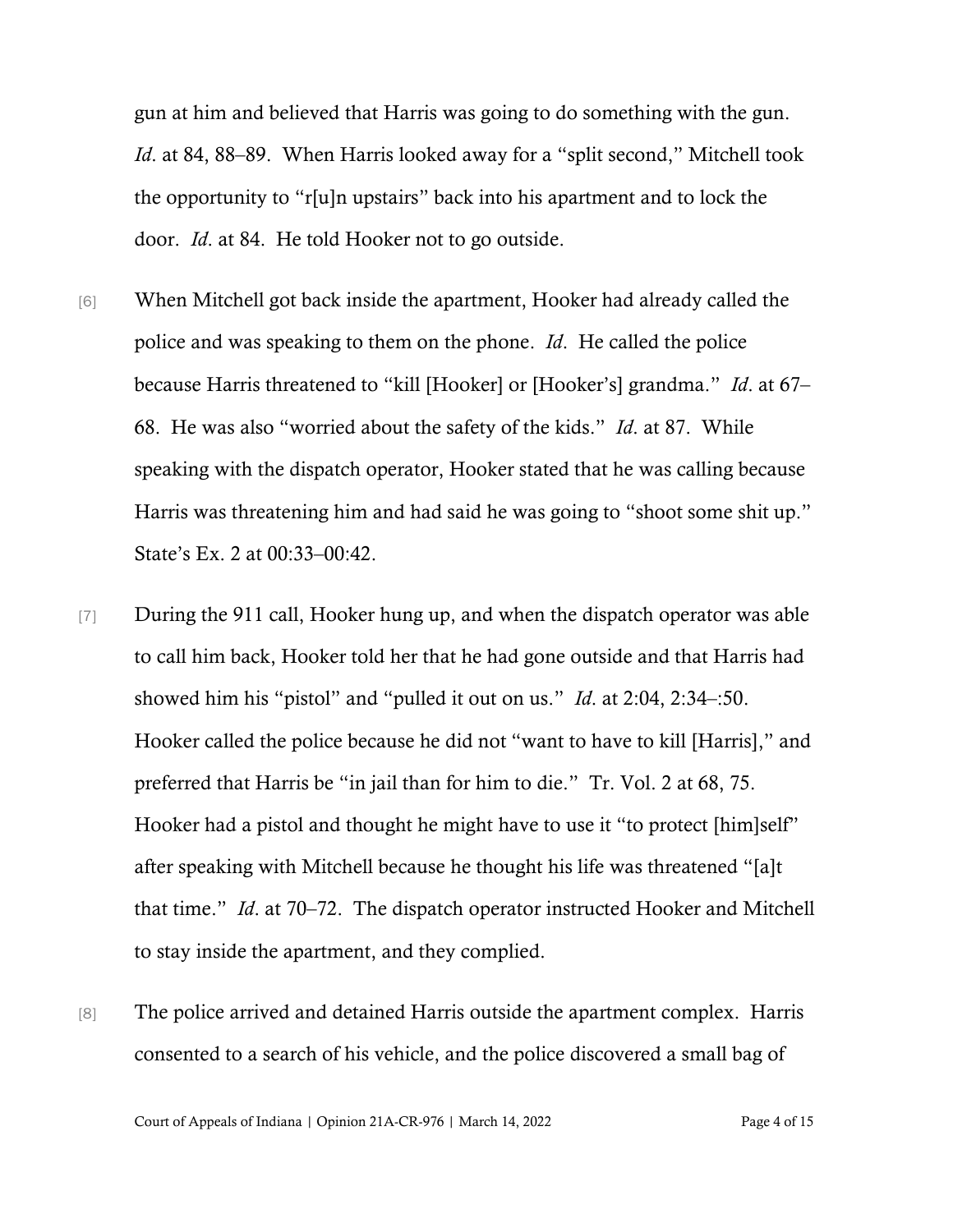marijuana and a digital scale in the center console. The police also discovered a firearm located in front of Harris's car underneath a bush. The magazine of the gun was loaded, and a bullet was in the chamber. Although Harris "denied ever having [a] gun" to the police, the recovered gun was later connected to him through DNA. Tr. Vol. 2 at 30, 55.

[9] The State charged Harris with two counts of Level 5 felony intimidation with a deadly weapon, one count of Level 6 felony criminal recklessness with a deadly weapon, one count of Level 6 felony pointing a firearm, one count of Class A misdemeanor carrying a handgun without a license, and one count of Class B misdemeanor possession of marijuana. A jury convicted Harris of all charges. At the sentencing hearing, the trial court vacated Harris's conviction for Level 6 felony criminal recklessness with a deadly weapon and sentenced him to an aggregate sentence of six years with two years executed in the Department of Correction, one year in community corrections, and three years suspended to probation. Harris now appeals.

### Discussion and Decision

#### I. Sufficiency of the Evidence

[10] Harris challenges the sufficiency of the evidence to support his conviction for Level 5 felony intimidation with a deadly weapon with Hooker as the victim. When there is a challenge to the sufficiency of the evidence, "[w]e neither reweigh evidence nor judge witness credibility." *Gibson v. State*, 51 N.E.3d 204, 210 (Ind. 2016). Instead, "we consider only that evidence most favorable to the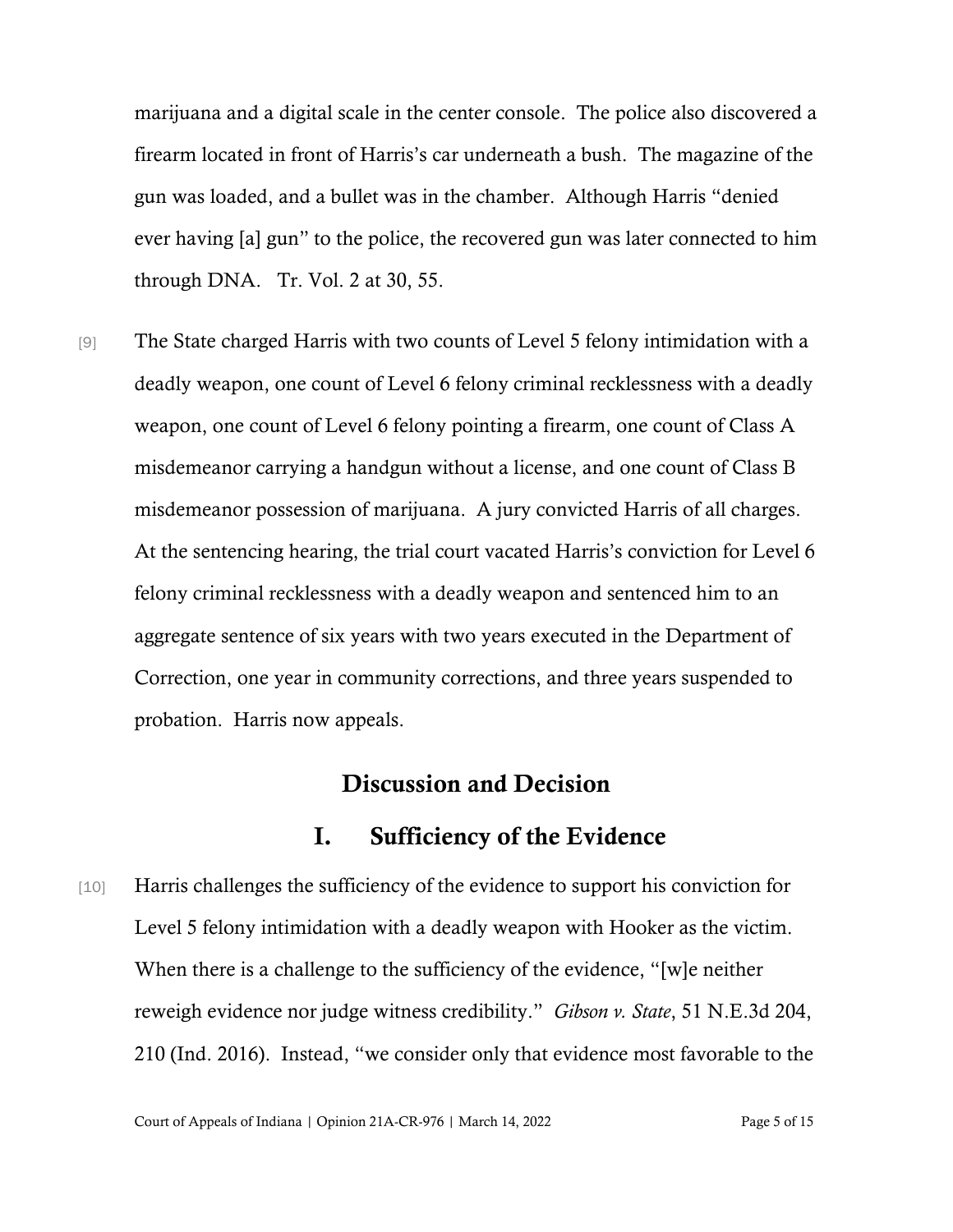judgment together with all reasonable inferences drawn therefrom." *Id.* (quotations omitted). "We will affirm the judgment if it is supported by substantial evidence of probative value even if there is some conflict in that evidence." *Id.* (quotations omitted). Further, "[w]e will affirm the conviction unless no reasonable fact-finder could find the elements of the crime proven beyond a reasonable doubt." *Love v. State*, 73 N.E.3d 693, 696 (Ind. 2017).

- [11] To convict Harris of Level 5 felony intimidation with a deadly weapon, the State was required to prove that he (1) communicated a threat to commit a forcible felony to Hooker (2) with the intent that Hooker be placed in fear that the threat would be carried out, and (3) while committing the offense, Harris drew or used a deadly weapon. Ind. Code  $\S 35-45-2-1(a)(4)$ , (b)(2)(A). Harris only challenges whether the evidence was sufficient to show that he drew or used a deadly weapon while committing the offense and does not dispute that he communicated a threat to Hooker with the intent that Hooker be placed in fear that the threat would be carried out. Appellant's Br. at 7–9.
- [12] The evidence most favorable to the verdict presented at trial, which included the trial testimony and the 911 call made by Hooker, showed that, while in a group text chat with Hooker, Harris threatened "to come and shoot [Hooker] and shoot up everybody in [Mitchell's] house." Tr. Vol. 2 at 86. Although Harris lived in Indianapolis, he arrived outside of Mitchell's apartment sometime later that night. When Harris arrived in Lafayette, he continued to communicate with Hooker. Harris was "angry" and told Hooker to come outside, but because Hooker knew that Harris wanted to fight, he did not

Court of Appeals of Indiana | Opinion 21A-CR-976 | March 14, 2022 Page 6 of 15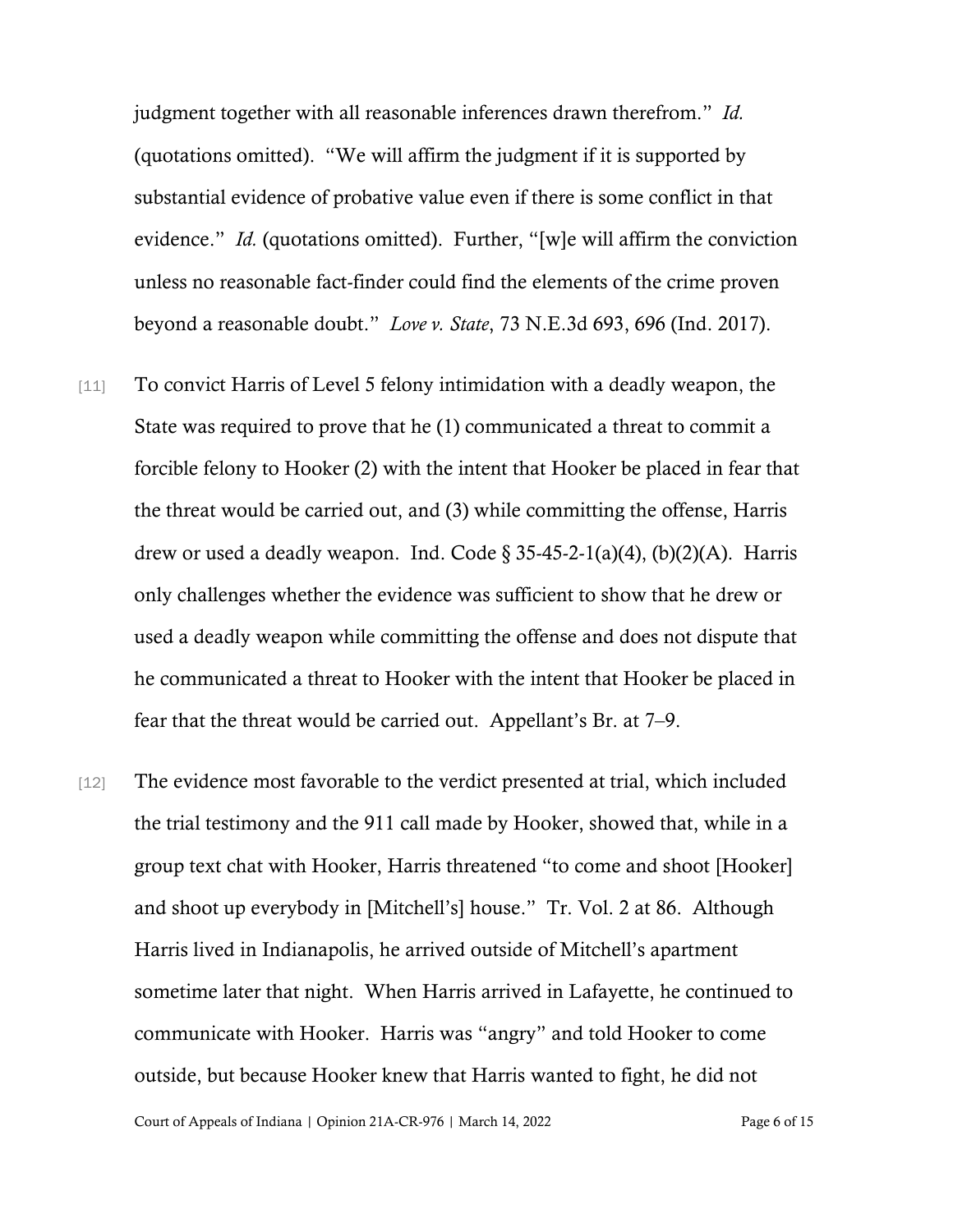initially go outside. Mitchell went outside and observed Harris holding a gun in his hand, and after a brief conversation, Harris pointed the gun at Mitchell and said, "I should blow out your bitch ass, too." Tr. Vol. 2 at 83.

- [13] When Mitchell returned to the apartment, Hooker was calling 911. Hooker testified that he called the police because Harris threatened to "kill [Hooker] or [Hooker's] grandma." *Id.* at 67–68. He was also "worried about the safety of the kids." *Id*. at 87. While speaking with the dispatch operator, Hooker stated that he was calling because Harris was threatening him and had said he was going to "shoot some shit up." State's Ex. 2 at 00:33–00:42. Hooker also told the dispatch operator that, when he had hung up during the 911 call, he had gone outside and that Harris had showed him his "pistol" and "pulled it out on us." *Id*. at 2:04, 2:34–2:50. Notably, the State emphasized the 911 call in its closing argument, and the jury specifically requested the opportunity to listen to the recording again during their deliberations. Tr. Vol. 2 at 98, 117. This evidence was sufficient to support the conviction.
- [14] Even setting aside Hooker's statement to the 911 operator that he saw Harris display his pistol, the jury could still reasonably infer from other evidence that Harris's conduct in threatening Hooker and drawing his pistol was sufficiently compressed in time as to constitute a continuous chain of events sufficient to satisfy the elements of the crime. Our court's decision in *Rhodes v. State*, 144 N.E.3d 787 (Ind. Ct. App. 2020), is illustrative.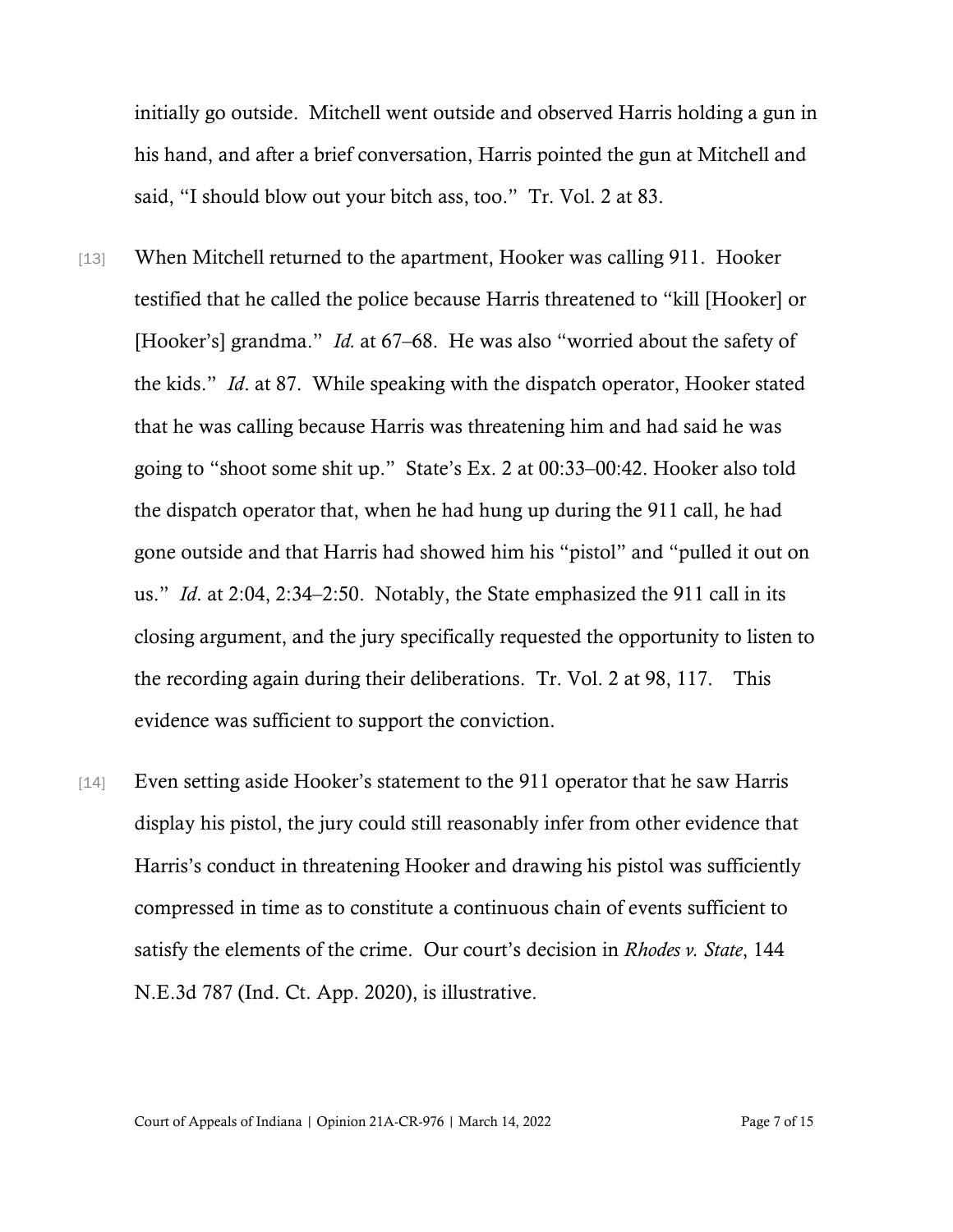- [15] In that case, Rhodes was convicted for intimidation of his estranged wife, and his conviction was enhanced because he drew a deadly weapon while committing the offense. *Id.* at 790. Rhodes called his wife, threatened to kill her, and showed up at the house where she was staying five to ten minutes later. *Id*. Although there was no evidence that Rhodes's wife saw that he had a gun, their daughter was also at the house, and she warned her mother that she had looked out the window and saw her father holding a rifle. *Id.* at 789. The police arrived before anyone was hurt, and Rhodes was convicted after a bench trial, with the trial judge explaining: "So when you show up at the door, the context is that it's going to be perceived as a very real threat to kill somebody or to harm somebody." *Id*. at 789–90.
- [16] Rhodes, like Harris here, argued that he did not draw his weapon while committing the intimidation because "his threatening phone call to [his wife] was physically separated in time and distance from the separate acts of possession of the gun at [his wife's] location." *Id.* at 790. We acknowledged that "[a]n enhanced conviction cannot stand if there is a break in the chain of events between the intimidation and the drawing of the weapon," but we held that the evidence was sufficient to conclude that Rhodes's threats followed by his appearance with a firearm outside the location where his wife was staying was "one continuous chain of events." *Id.* at 790–91.
- [17] The same is true here. As the State notes, the precise timeline is not entirely clear, Appellee's Br. at 9, but the jury could reasonably infer from the evidence that Harris's threats against Hooker continued largely uninterrupted,

Court of Appeals of Indiana | Opinion 21A-CR-976 | March 14, 2022 Page 8 of 15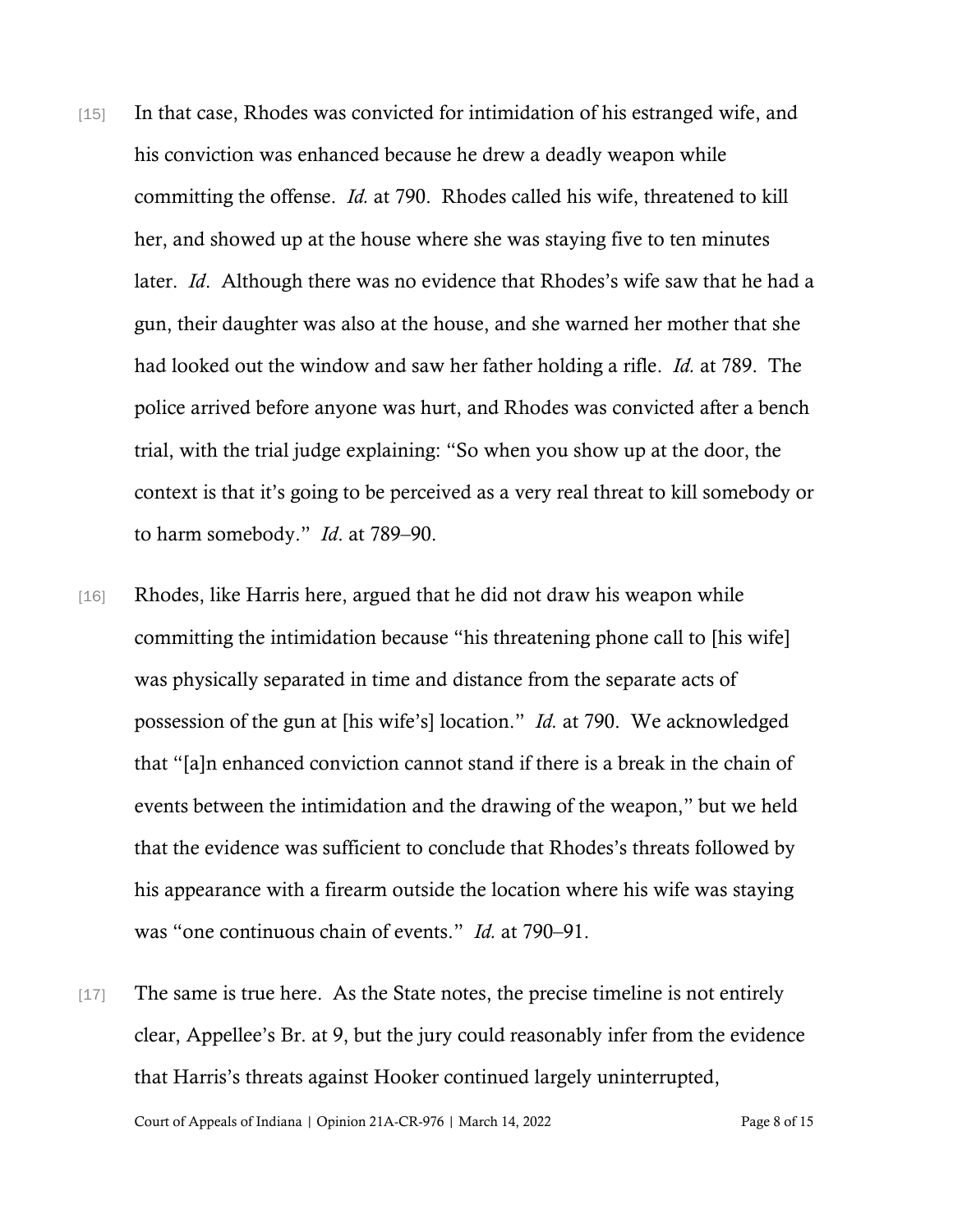including—just as in *Rhodes*—when he showed up outside where Hooker was staying, continued making threats, and drew his firearm, all of which prompted Hooker to call 911 just as Rhodes's wife did.

[18] In short, there was sufficient evidence from which the jury could reasonably infer that Harris threatened Hooker while drawing or using a deadly weapon. We, therefore, conclude that Harris's conviction for Level 5 felony intimidation with a deadly weapon against Hooker was supported by sufficient evidence.

#### II. Double Jeopardy

- [19] Harris next argues that his convictions for both Level 5 felony intimidation with a deadly weapon and for Level 6 felony pointing a firearm—where Mitchell was the victim for both charges—violate double jeopardy, requiring that his conviction for pointing a firearm must be vacated. $<sup>1</sup>$  $<sup>1</sup>$  $<sup>1</sup>$  We agree.</sup>
- [20] When a single act or transaction implicates multiple statutes, *Wadle v. State*, 151 N.E.3d 227 (Ind. 2020), requires that we engage in a multi-step process to determine whether the convictions comport with double jeopardy principles. *Id.* at 235. The first step is to review the two statutes under which Harris was convicted. If the language of the statutes "clearly permits multiple punishment," then there is no double jeopardy violation. *Id.* at 248.

<span id="page-8-0"></span> $<sup>1</sup>$  Harris acknowledges that his sentences for these two convictions were ordered to run concurrently.</sup> However, a double jeopardy violation "cannot be remedied by the 'practical effect' of concurrent sentences or by merger after conviction has been entered." *Hines v. State*, 30 N.E.3d 1216, 1221 (Ind. 2015).

Court of Appeals of Indiana | Opinion 21A-CR-976 | March 14, 2022 Page 9 of 15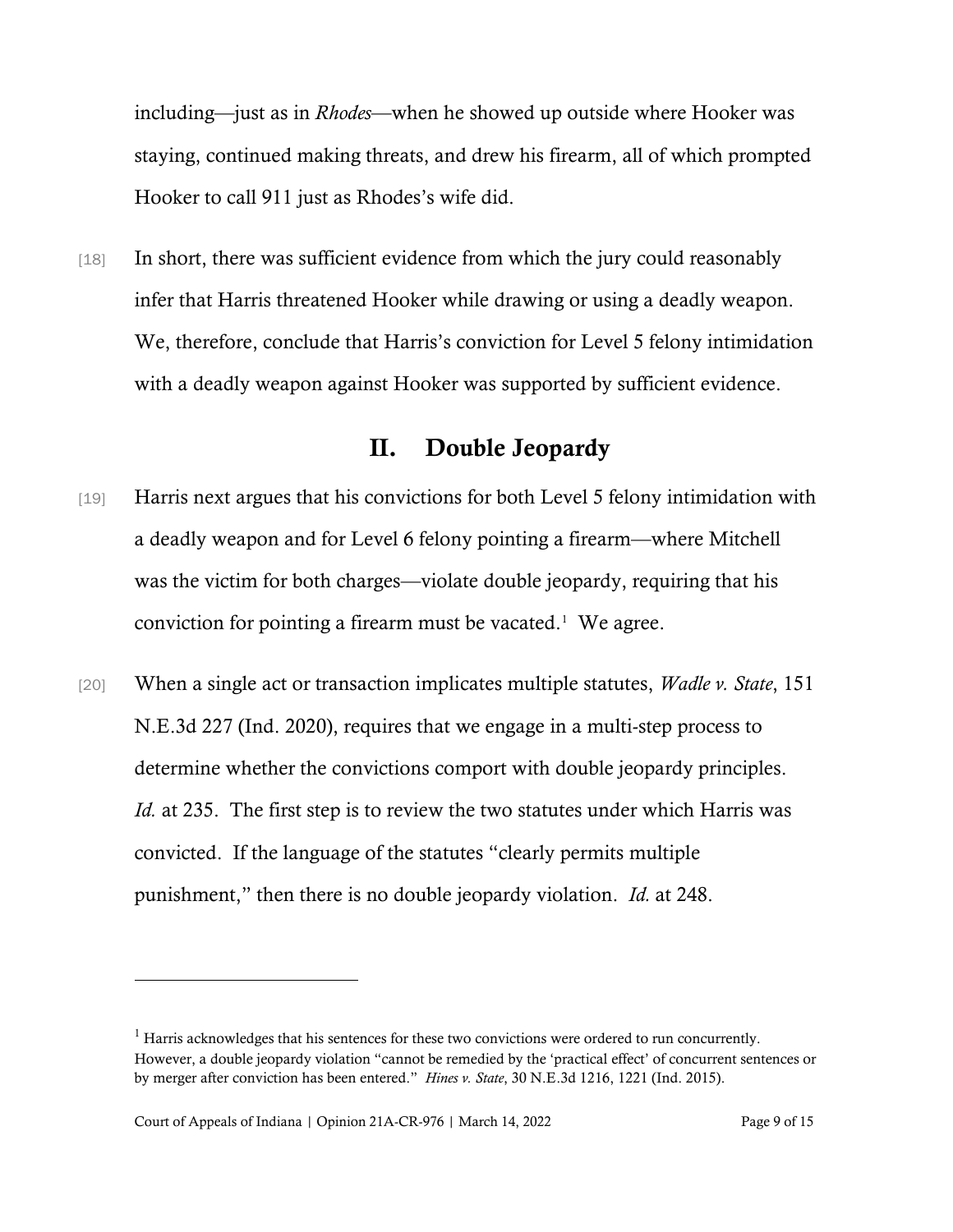- $[21]$  Intimidation with a deadly weapon requires (1) a person to communicate a threat to commit a forcible felony to another person (2) with the intent that the other person be placed in fear that the threat would be carried out, and (3) while committing the offense, the person drew or used a deadly weapon. Ind. Code § 35-45-2-1(a)(4), (b)(2)(A). Pointing a firearm requires a person to knowingly or intentionally point a firearm at another person. Ind. Code § 35-47-4-3(b). Neither of these statutes expressly authorizes multiple punishment for the same criminal act. Nor are they part of a statutory scheme that requires multiple punishment. Because neither statute clearly permits multiple punishment, either expressly or by unmistakable implication, we must move to the next step in the *Wadle* analysis. 151 N.E.3d at 248.
- [22] We next consider, under Indiana's included offense statutes, whether one charged offense is included in another charged offense. *Id.* (citing Ind. Code § 35-38-1-6; Ind. Code § 35-31.5-2-168). An offense may be "included" either inherently or factually included as charged. *Id*. If neither statute is "included," then there is no double jeopardy violation. *Id*. But if one of the statutes is "included," then the court moves to the final step of considering the facts of the case. *Id*. at 248-49.
- [23] Under Indiana Code section 35-38-1-6, a trial court may not enter judgment of conviction and sentence for both an offense and an "included offense." An "included offense," is an offense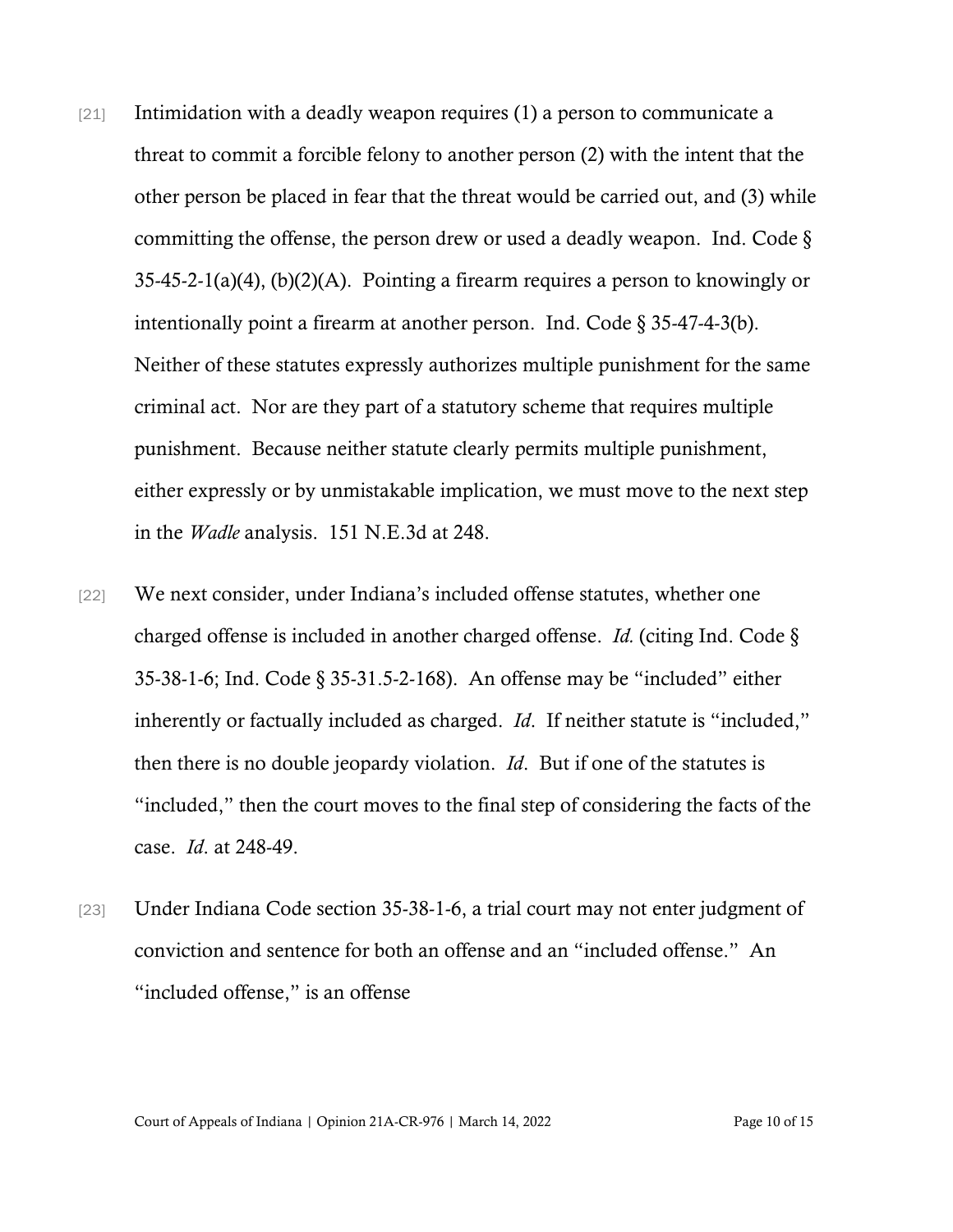(1) that "is established by proof of the same material elements or less than all the material elements required to establish the commission of the offense charged,"

(2) that "consists of an attempt to commit the offense charged or an offense otherwise included therein," or

(3) that "differs from the offense charged only in the respect that a less serious harm or risk of harm to the same person, property, or public interest, or a lesser kind of culpability, is required to establish its commission."

Ind. Code § 35-31.5-2-168.

Court of Appeals of Indiana | Opinion 21A-CR-976 | March 14, 2022 Page 11 of 15 [24] Here, the two offenses are not inherently included under Indiana Code section 35-31.5-2-168. Neither offense constituted an attempt to commit the other, nor did they differ from each other only in the degree of harm or culpability required. Each offense also required proof of something the other did not. Harris's intimidation offense required that he communicate a threat, which was not required for his offense of pointing a firearm. Ind. Code  $\S 35-45-2-1(a)(4)$ . His offense for pointing a firearm required that he point a firearm at another person, which was not required for his intimidation offense. Ind. Code § 35-47- 4-3(b). To be sure, Harris's intimidation offense included drawing or using a firearm, but it did not require *pointing* the firearm at another person. "[T]he salient character of drawing a weapon is the common-sense understanding of bringing it forth and preparing it for use." *Rhodes v. State*, 144 N.E.3d 787, 790 (Ind. Ct. App. 2020) (citing *United States v. Suggs*, 624 F.3d 370, 374 (7th Cir. 2010)) (internal quotations omitted). Because one offense does not include all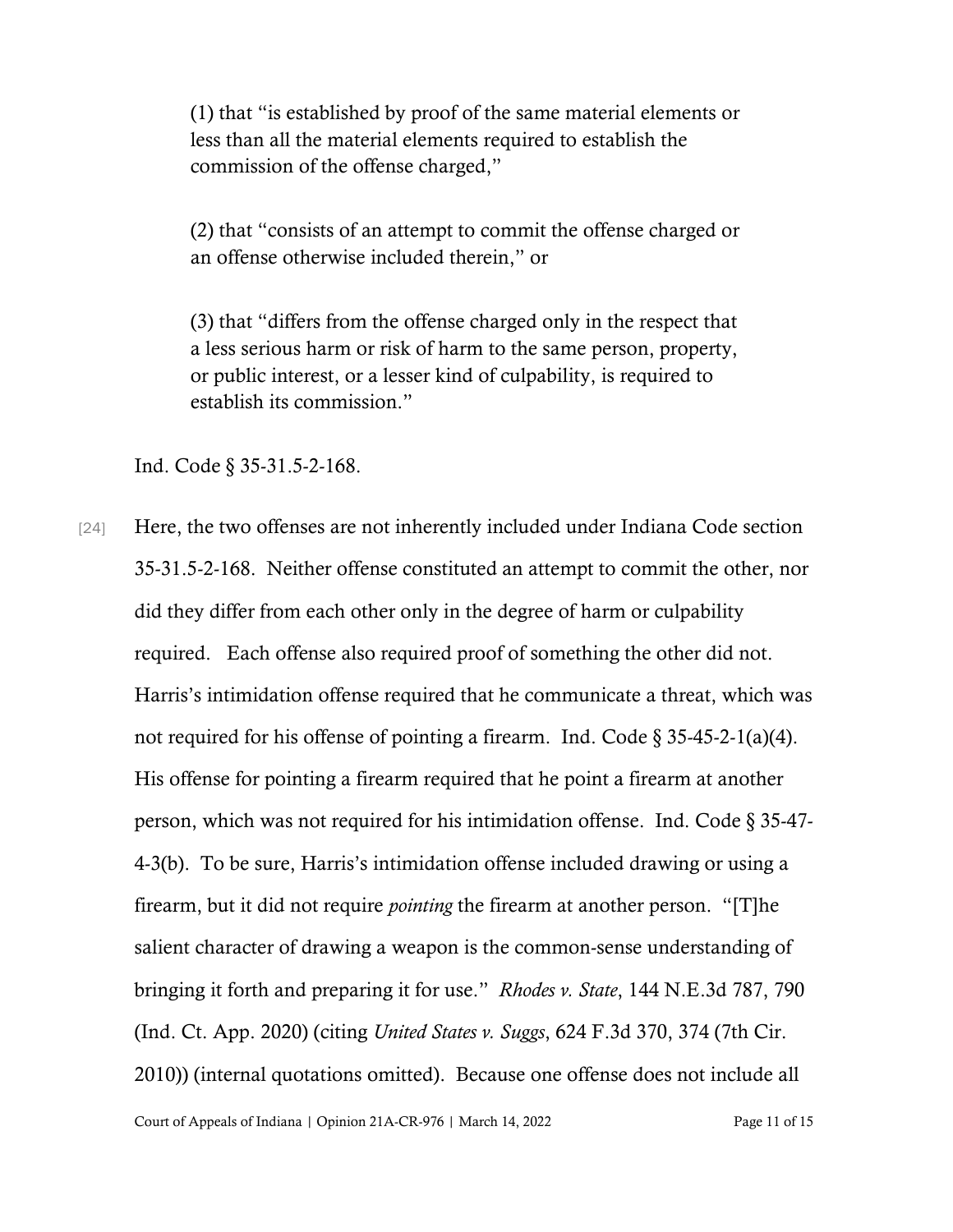the elements of the other, the crimes are not inherently included offenses. *See Wadle*, 151 N.E.3d at 251 n.30.

- [25] "An offense is 'factually included' when the charging instrument alleges that the means used to commit the crime charged include all of the elements of the alleged lesser included offense." *Id*. at 151 N.E.3d at 251 n.30 (citation omitted). Here, the means used to prove intimidation with a deadly weapon using or pointing a firearm at Mitchell—included all the elements of pointing a firearm. Mitchell testified that after he went downstairs, he saw Harris standing in the parking lot "directly out front of the door of [Mitchell's] building," and Harris had a gun in his hand. Tr. Vol. 2 at 82, 88. Mitchell told Harris to "go home" because "it wasn't worth him being there." *Id*. at 83. Harris responded by asking "Where's [Hooker] at?" *Id*. When Mitchell asked why, Harris "took his gun and pointed [it] at [Mitchell]" and said, "I should blow out your bitch ass, too." *Id*. at 83–85. Therefore, the evidence presented at trial to support the offense of intimidation with a deadly weapon was the same as the evidence to support pointing a firearm.
- [26] Recently, in *Phillips v. State*, 174 N.E.3d 635, 647 (Ind. Ct. App. 2021), we noted that the evidence at trial is crucial to the "factually included" inquiry. In *Phillips*, we held that convictions for possession and dealing of methamphetamine were factually included. *Id*. This court explained that "offenses could be factually included depending on the manner in which the State charged the defendant and the evidence produced at trial. In other words, a prosecutor cannot secure two convictions for the same act using the exact Court of Appeals of Indiana | Opinion 21A-CR-976 | March 14, 2022 Page 12 of 15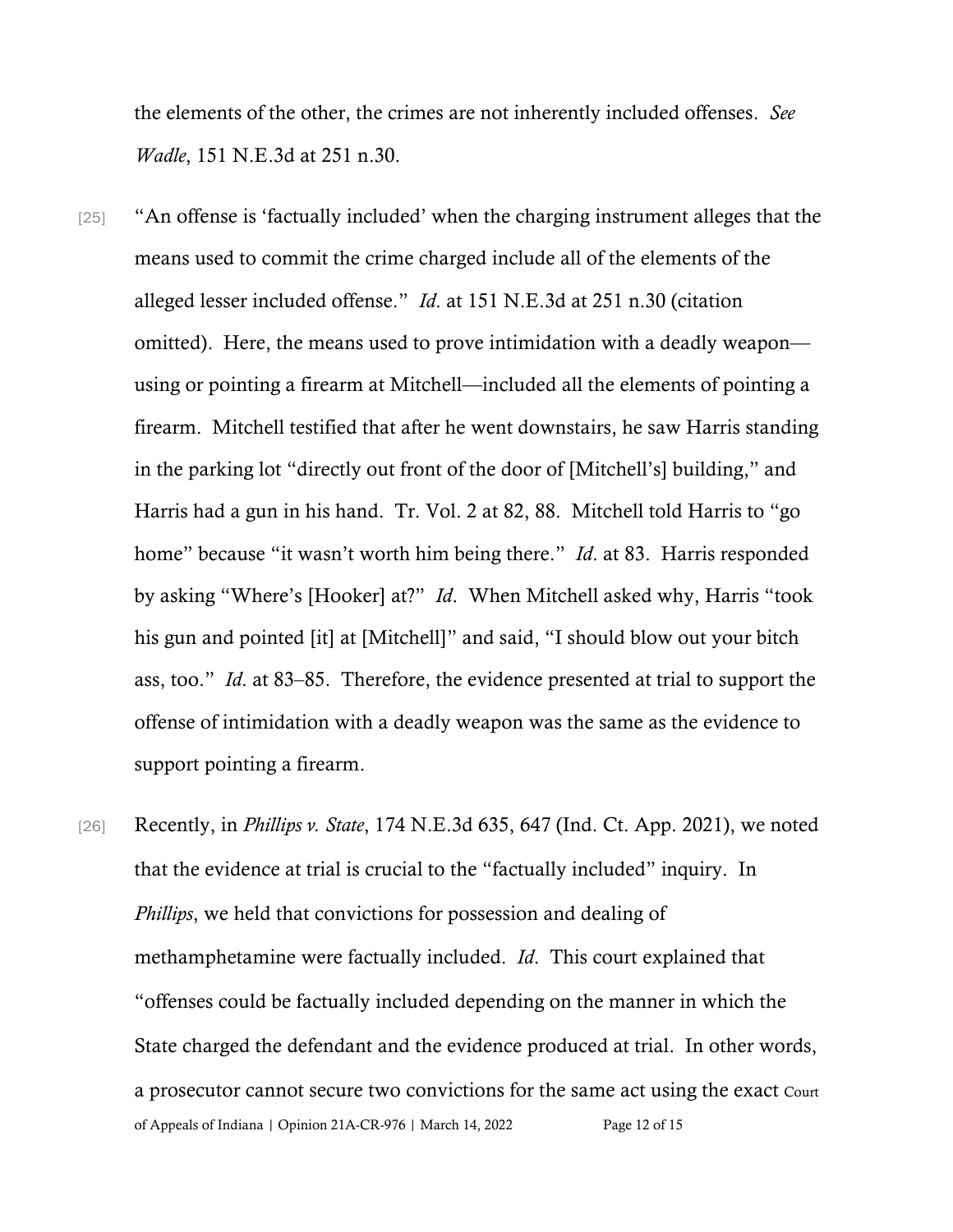same evidence." *Id*. In concluding that the two offenses were factually included, we found that the prosecutor there used the same evidence to prove both convictions and referenced the same evidence "during closing statements." *Id*.

[27] Here, looking to the State's closing argument, when it discussed the elements necessary to convict Harris of intimidation with a deadly weapon, it clearly shows that Harris's act of pointing the firearm at Mitchell was the factual basis for meeting the drawing or using a deadly weapon element and convicting Harris of intimidation with a deadly weapon:

> *[W]hile committing the offense, the Defendant drew or used a deadly weapon*. Okay? The State will—has put in front of you that on August 7th, 2020, the Defendant came up from Indianapolis to Michael Mitchell's home. Okay? And he brought a gun with him. He made a threat with that gun. *He pointed that gun at Mr. Mitchell*. Okay? Mr. Mitchell was placed in fear. You heard him testify. He was placed in fear. He saw the gun. *He saw the gun pointed at him*."

Tr. Vol. 2 at 98 (emphases added). When discussing the elements to convict for pointing a firearm, the State referenced the same act of pointing a firearm underlying the conviction: "Count Number IV: The Defendant knowingly or intentionally pointed a firearm at Michael Mitchell. Michael Mitchell testified that that's exactly what happened." *Id*. at 99. Therefore, Harris's very same act of pointing a firearm at Mitchell was used by the State to secure both convictions.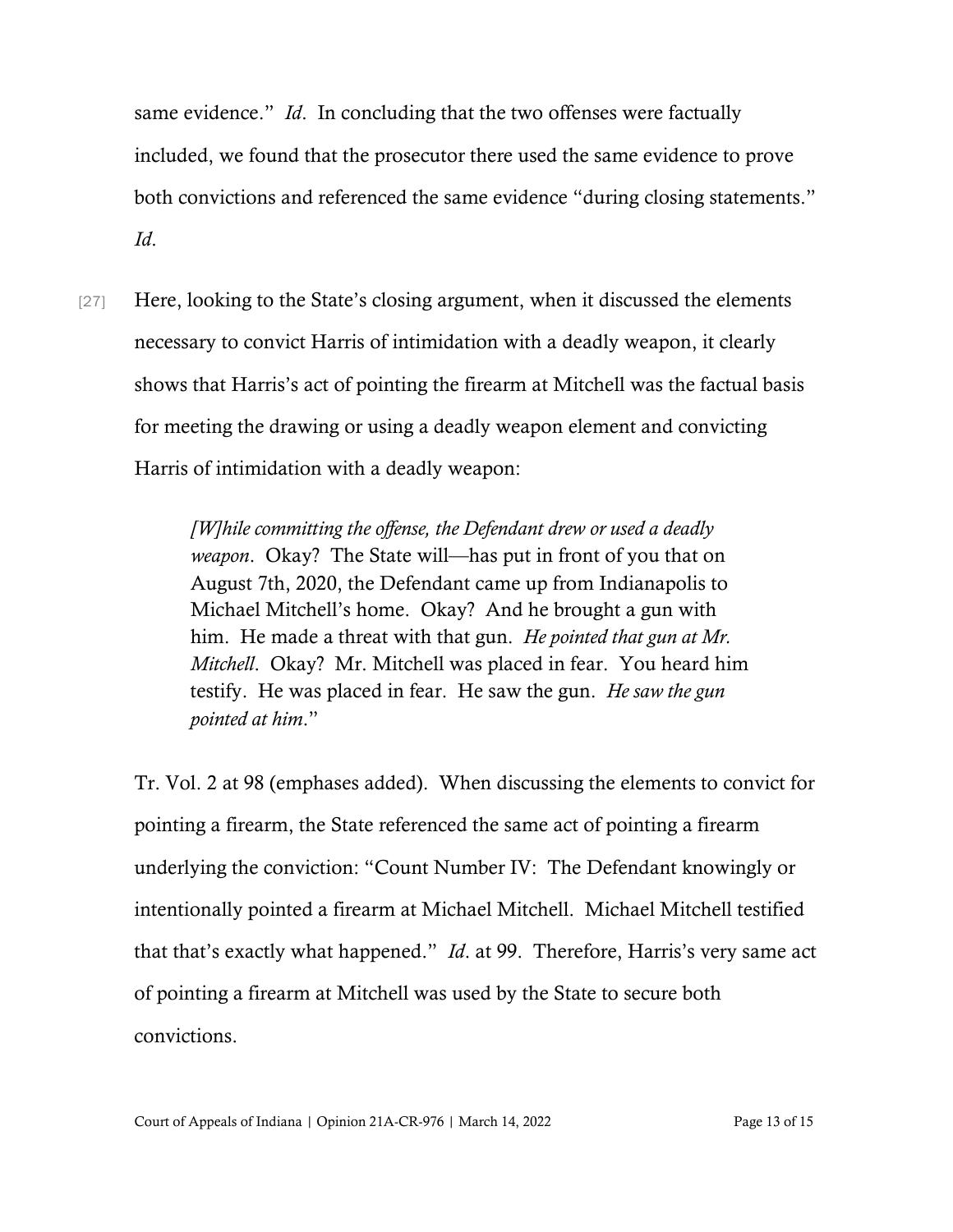- [28] Further, we have previously rejected the State's argument that a double jeopardy violation may be avoided where different evidence could or might have formed a basis for a conviction. *See Ervin v. State*, 114 N.E.3d 888, 893–94 (Ind. Ct. App. 2018) (finding that a double jeopardy violation occurred when the jury instructions, charging information, and closing argument did not show that the State relied on "distinct" facts to support each conviction), *trans. denied*; *Bradley v. State*, 113 N.E.3d 742, 752–53 (Ind. Ct. App. 2018) (same, and rejecting State's argument that other evidence "might" have formed basis for conviction), *trans. denied*.
- [29] Because we determine that Harris's pointing a firearm conviction was based on the same evidence as the conviction for intimidation with a deadly weapon, we proceed to the final step in the *Wadle* analysis. In this step, we must examine the underlying facts to determine whether the defendant's actions were "so compressed in terms of time, place, singleness of purpose, and continuity of action as to constitute a single transaction." *Wadle*, 151 N.E.3d at 253. The evidence at trial demonstrated that Harris's offense of pointing a firearm and his offense of intimidation with a deadly weapon were simultaneous, occurred solely in the area outside of Mitchell's apartment, and were in furtherance of Harris's efforts to threaten Mitchell. His offenses therefore constituted a single transaction under *Wadle*, meaning his convictions for both Level 5 felony intimidation with a deadly weapon against Mitchell and pointing a firearm violated double jeopardy. Accordingly, we affirm Harris's conviction for Level 5 felony intimidation with a deadly weapon, but we reverse Harris's conviction